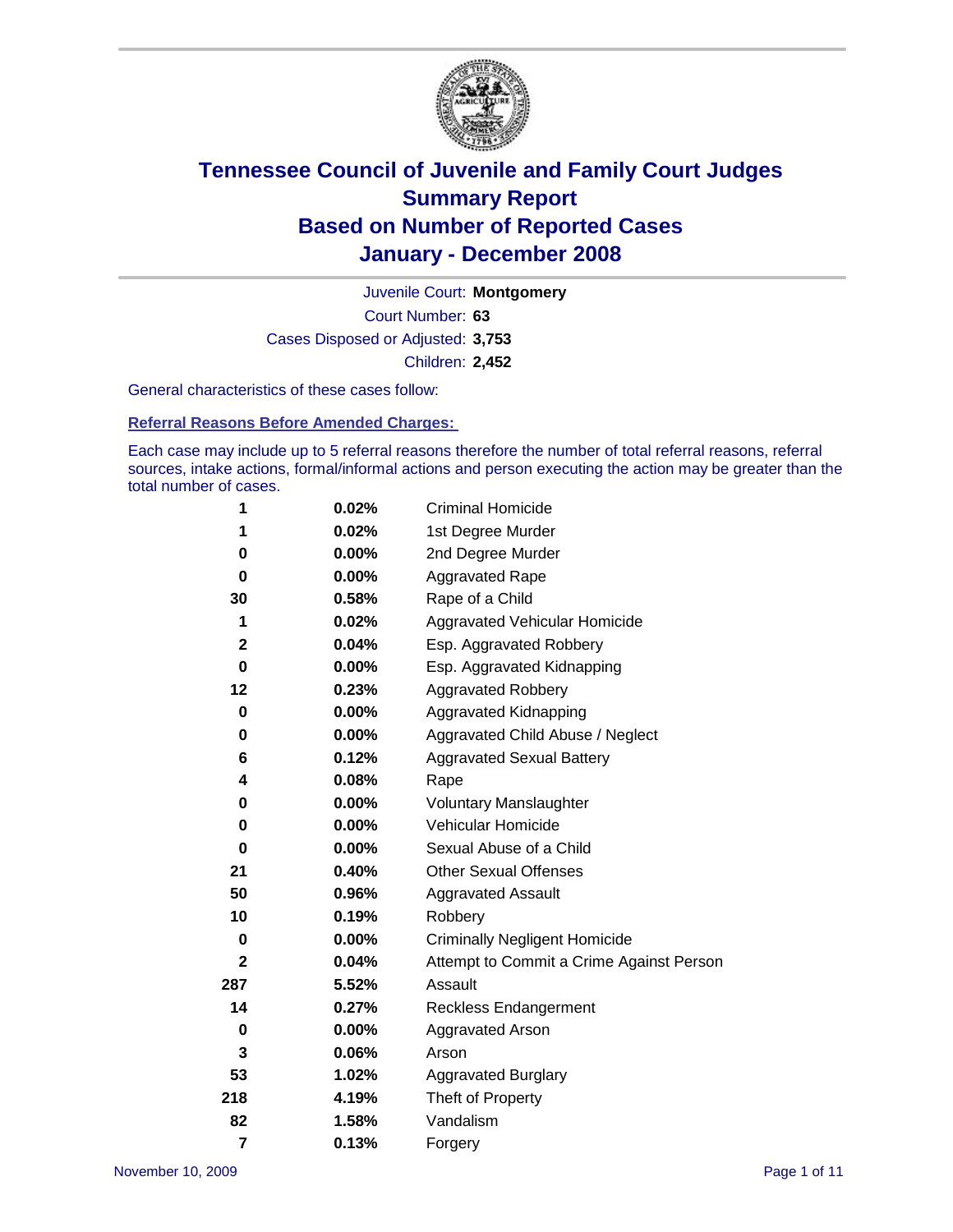

Court Number: **63** Juvenile Court: **Montgomery** Cases Disposed or Adjusted: **3,753** Children: **2,452**

#### **Referral Reasons Before Amended Charges:**

Each case may include up to 5 referral reasons therefore the number of total referral reasons, referral sources, intake actions, formal/informal actions and person executing the action may be greater than the total number of cases.

| 0            | 0.00%  | <b>Worthless Checks</b>                                     |
|--------------|--------|-------------------------------------------------------------|
| 11           | 0.21%  | Illegal Possession / Fraudulent Use of Credit / Debit Cards |
| 23           | 0.44%  | <b>Burglary</b>                                             |
| 24           | 0.46%  | Unauthorized Use of a Vehicle                               |
| 1            | 0.02%  | <b>Cruelty to Animals</b>                                   |
| 14           | 0.27%  | Sale of Controlled Substances                               |
| 63           | 1.21%  | <b>Other Drug Offenses</b>                                  |
| 155          | 2.98%  | <b>Possession of Controlled Substances</b>                  |
| $\mathbf{2}$ | 0.04%  | <b>Criminal Attempt</b>                                     |
| 45           | 0.87%  | Carrying Weapons on School Property                         |
| 23           | 0.44%  | Unlawful Carrying / Possession of a Weapon                  |
| 24           | 0.46%  | <b>Evading Arrest</b>                                       |
| $\bf{0}$     | 0.00%  | Escape                                                      |
| 12           | 0.23%  | Driving Under Influence (DUI)                               |
| 123          | 2.37%  | Possession / Consumption of Alcohol                         |
| 29           | 0.56%  | Resisting Stop, Frisk, Halt, Arrest or Search               |
| $\mathbf{2}$ | 0.04%  | <b>Aggravated Criminal Trespass</b>                         |
| 13           | 0.25%  | Harassment                                                  |
| 0            | 0.00%  | Failure to Appear                                           |
| 15           | 0.29%  | Filing a False Police Report                                |
| 8            | 0.15%  | Criminal Impersonation                                      |
| 187          | 3.60%  | <b>Disorderly Conduct</b>                                   |
| 22           | 0.42%  | <b>Criminal Trespass</b>                                    |
| 9            | 0.17%  | <b>Public Intoxication</b>                                  |
| 1            | 0.02%  | Gambling                                                    |
| 1,195        | 22.98% | <b>Traffic</b>                                              |
| 10           | 0.19%  | Local Ordinances                                            |
| 1            | 0.02%  | Violation of Wildlife Regulations                           |
| $\mathbf{2}$ | 0.04%  | Contempt of Court                                           |
| 128          | 2.46%  | Violation of Probation                                      |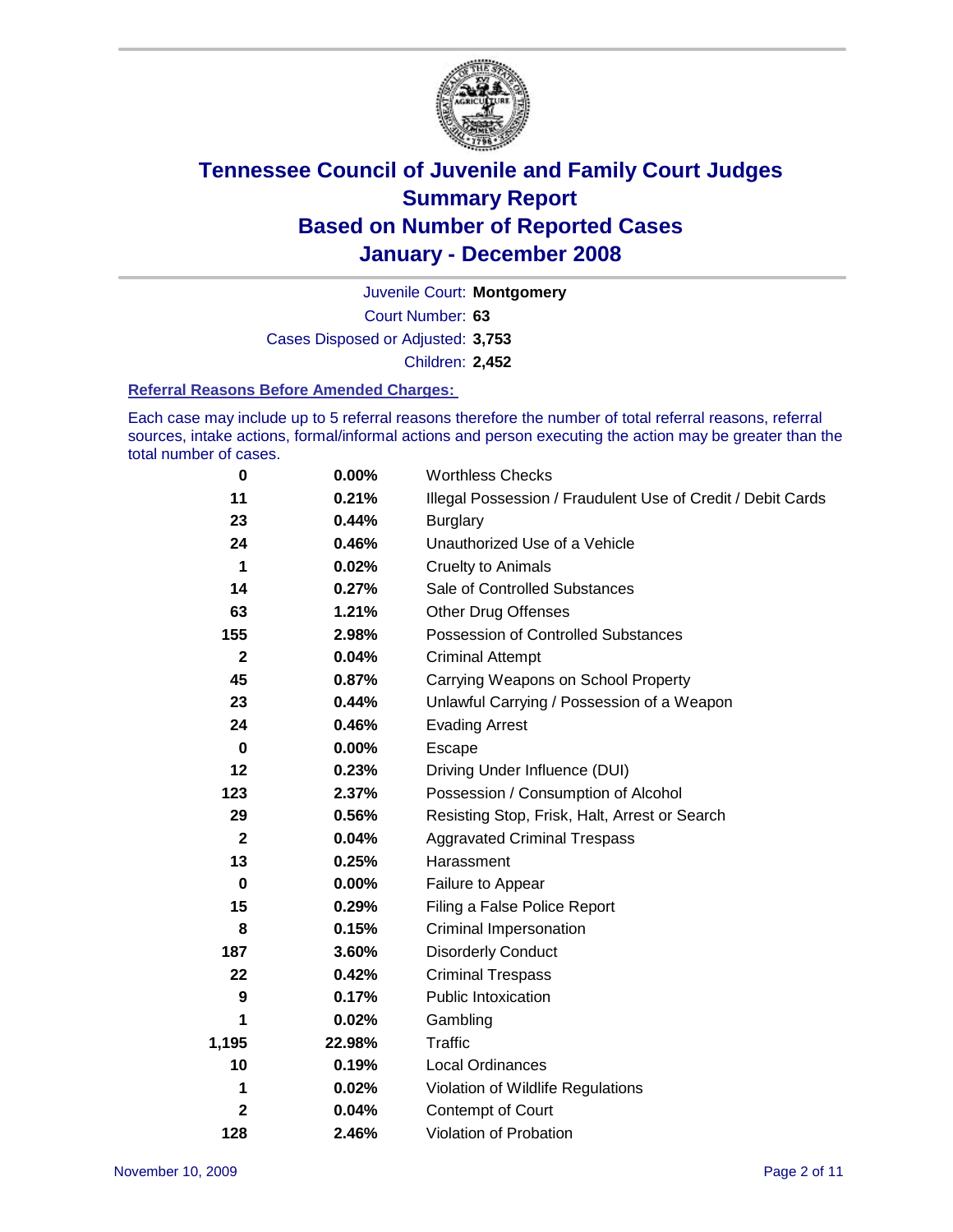

Court Number: **63** Juvenile Court: **Montgomery** Cases Disposed or Adjusted: **3,753** Children: **2,452**

#### **Referral Reasons Before Amended Charges:**

Each case may include up to 5 referral reasons therefore the number of total referral reasons, referral sources, intake actions, formal/informal actions and person executing the action may be greater than the total number of cases.

| 1        | 0.02%   | Violation of Aftercare                 |
|----------|---------|----------------------------------------|
| 136      | 2.62%   | <b>Unruly Behavior</b>                 |
| 661      | 12.71%  | Truancy                                |
| 79       | 1.52%   | In-State Runaway                       |
| 0        | 0.00%   | Out-of-State Runaway                   |
| 91       | 1.75%   | Possession of Tobacco Products         |
| 1        | 0.02%   | Violation of a Valid Court Order       |
| 114      | 2.19%   | Violation of Curfew                    |
| $\bf{0}$ | 0.00%   | <b>Sexually Abused Child</b>           |
| 1        | 0.02%   | <b>Physically Abused Child</b>         |
| 3        | 0.06%   | Dependency / Neglect                   |
| 0        | 0.00%   | <b>Termination of Parental Rights</b>  |
| 0        | 0.00%   | <b>Violation of Pretrial Diversion</b> |
| 0        | 0.00%   | Violation of Informal Adjustment       |
| 834      | 16.04%  | <b>Judicial Review</b>                 |
| 0        | 0.00%   | <b>Administrative Review</b>           |
| 0        | 0.00%   | <b>Foster Care Review</b>              |
| 321      | 6.17%   | Custody                                |
| 0        | 0.00%   | Visitation                             |
| $\bf{0}$ | 0.00%   | Paternity / Legitimation               |
| 0        | 0.00%   | <b>Child Support</b>                   |
| 0        | 0.00%   | <b>Request for Medical Treatment</b>   |
| 0        | 0.00%   | <b>Consent to Marry</b>                |
| 12       | 0.23%   | Other                                  |
| 5,200    | 100.00% | <b>Total Referrals</b>                 |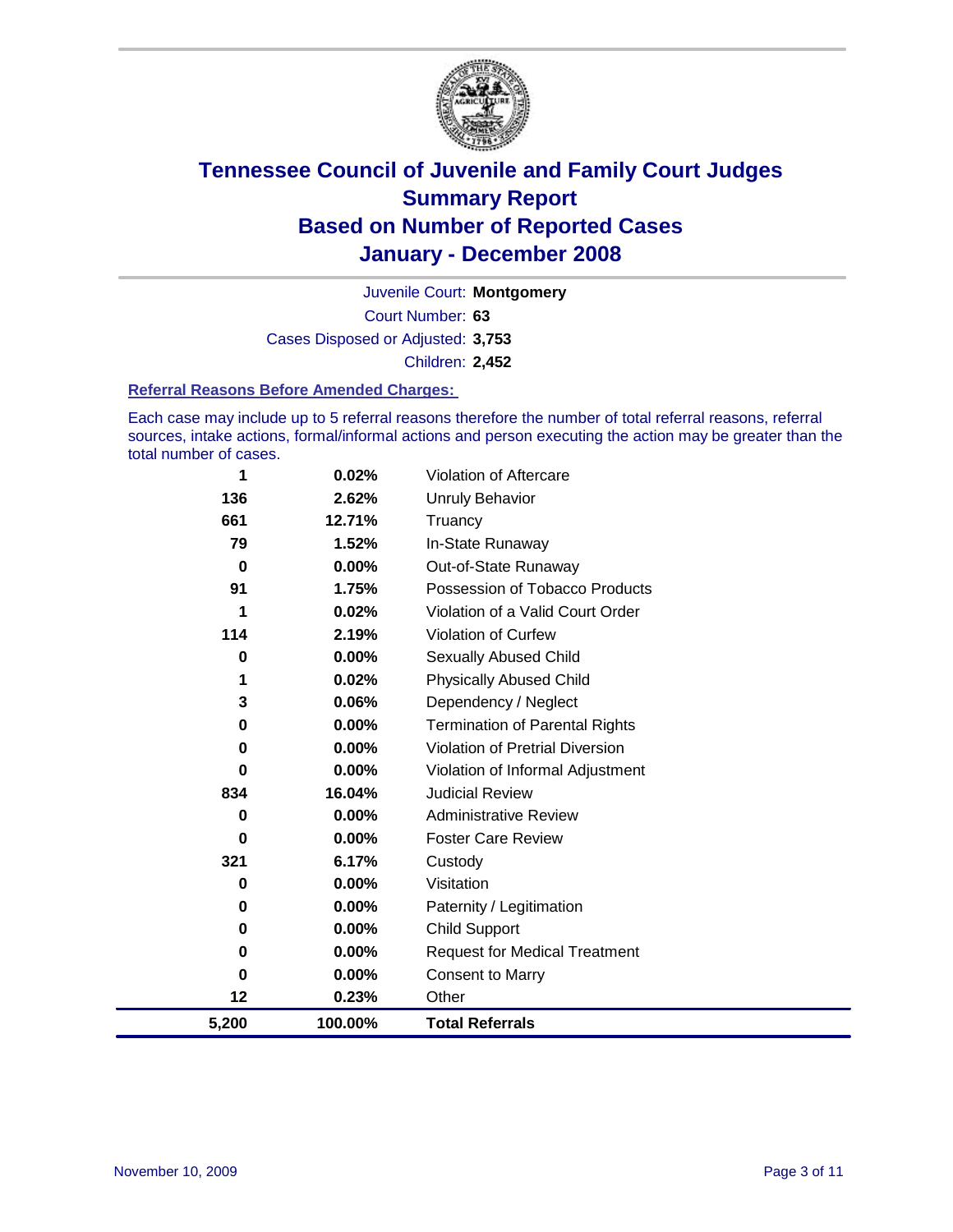

Court Number: **63** Juvenile Court: **Montgomery** Cases Disposed or Adjusted: **3,753** Children: **2,452**

### **Referral Sources: 1**

| 5,200        | 100.00%  | <b>Total Referral Sources</b>     |
|--------------|----------|-----------------------------------|
| 8            | 0.15%    | Other                             |
| $\bf{0}$     | 0.00%    | Unknown                           |
| $\bf{0}$     | 0.00%    | Hospital                          |
| 0            | 0.00%    | Child & Parent                    |
| 82           | 1.58%    | Victim                            |
| 10           | 0.19%    | <b>Other Court</b>                |
| 0            | $0.00\%$ | Social Agency                     |
| 1,660        | 31.92%   | <b>Court Staff</b>                |
| $\bf{0}$     | $0.00\%$ | <b>District Attorney's Office</b> |
| 0            | 0.00%    | <b>Other State Department</b>     |
| 66           | 1.27%    | <b>DCS</b>                        |
| 3            | 0.06%    | <b>CSA</b>                        |
| 291          | 5.60%    | School                            |
| $\mathbf{2}$ | 0.04%    | Self                              |
| 180          | 3.46%    | Relatives                         |
| 269          | 5.17%    | Parents                           |
| 2,629        | 50.56%   | Law Enforcement                   |
|              |          |                                   |

### **Age of Child at Referral: 2**

| 2,452 | 100.00%  | <b>Total Child Count</b> |
|-------|----------|--------------------------|
| 0     | $0.00\%$ | <b>Unknown</b>           |
| 0     | $0.00\%$ | Ages 19 and Over         |
| 797   | 32.50%   | Ages 17 through 18       |
| 903   | 36.83%   | Ages 15 through 16       |
| 374   | 15.25%   | Ages 13 through 14       |
| 172   | 7.01%    | Ages 11 through 12       |
| 206   | 8.40%    | Ages 10 and Under        |
|       |          |                          |

<sup>1</sup> If different than number of Referral Reasons (5200), verify accuracy of your court's data.

<sup>2</sup> One child could be counted in multiple categories, verify accuracy of your court's data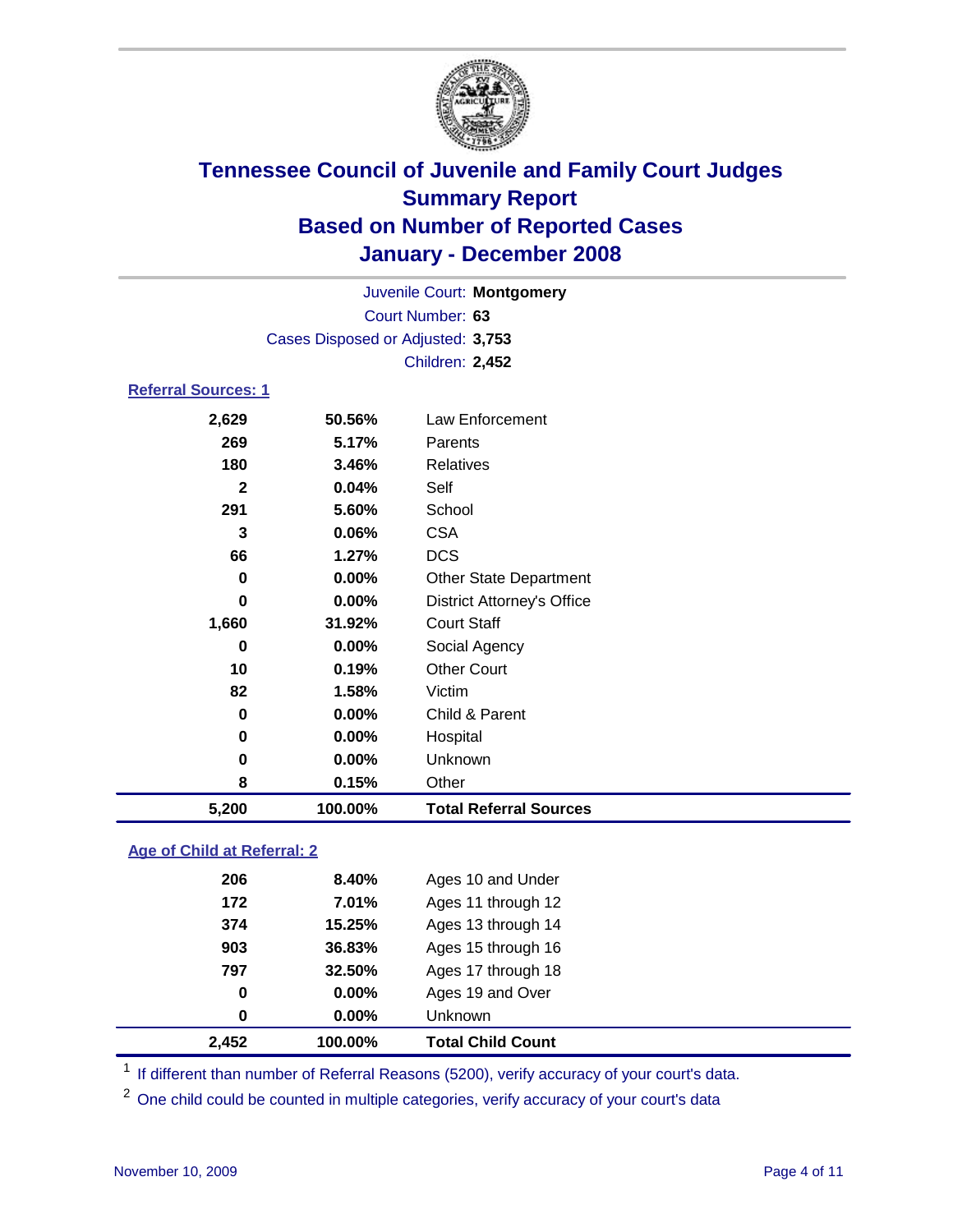

| Juvenile Court: Montgomery              |                                   |                          |  |  |  |
|-----------------------------------------|-----------------------------------|--------------------------|--|--|--|
| Court Number: 63                        |                                   |                          |  |  |  |
|                                         | Cases Disposed or Adjusted: 3,753 |                          |  |  |  |
|                                         |                                   | Children: 2,452          |  |  |  |
| Sex of Child: 1                         |                                   |                          |  |  |  |
| 1,431                                   | 58.36%                            | Male                     |  |  |  |
| 1,019                                   | 41.56%                            | Female                   |  |  |  |
| $\mathbf 2$                             | 0.08%                             | Unknown                  |  |  |  |
| 2,452                                   | 100.00%                           | <b>Total Child Count</b> |  |  |  |
| Race of Child: 1                        |                                   |                          |  |  |  |
| 1,463                                   | 59.67%                            | White                    |  |  |  |
| 722                                     | 29.45%                            | African American         |  |  |  |
| 8                                       | 0.33%                             | Native American          |  |  |  |
| 26                                      | 1.06%                             | Asian                    |  |  |  |
| 196                                     | 7.99%                             | Mixed                    |  |  |  |
| 37                                      | 1.51%                             | Unknown                  |  |  |  |
| 2,452                                   | 100.00%                           | <b>Total Child Count</b> |  |  |  |
| <b>Hispanic Origin: 1</b>               |                                   |                          |  |  |  |
| 128                                     | 5.22%                             | Yes                      |  |  |  |
| 2,286                                   | 93.23%                            | No                       |  |  |  |
| 38                                      | 1.55%                             | Unknown                  |  |  |  |
| 2,452                                   | 100.00%                           | <b>Total Child Count</b> |  |  |  |
| <b>School Enrollment of Children: 1</b> |                                   |                          |  |  |  |
| 2,243                                   | 91.48%                            | Yes                      |  |  |  |
| 118                                     | 4.81%                             | No                       |  |  |  |
| 91                                      | 3.71%                             | Unknown                  |  |  |  |
| 2,452                                   | 100.00%                           | <b>Total Child Count</b> |  |  |  |

<sup>1</sup> One child could be counted in multiple categories, verify accuracy of your court's data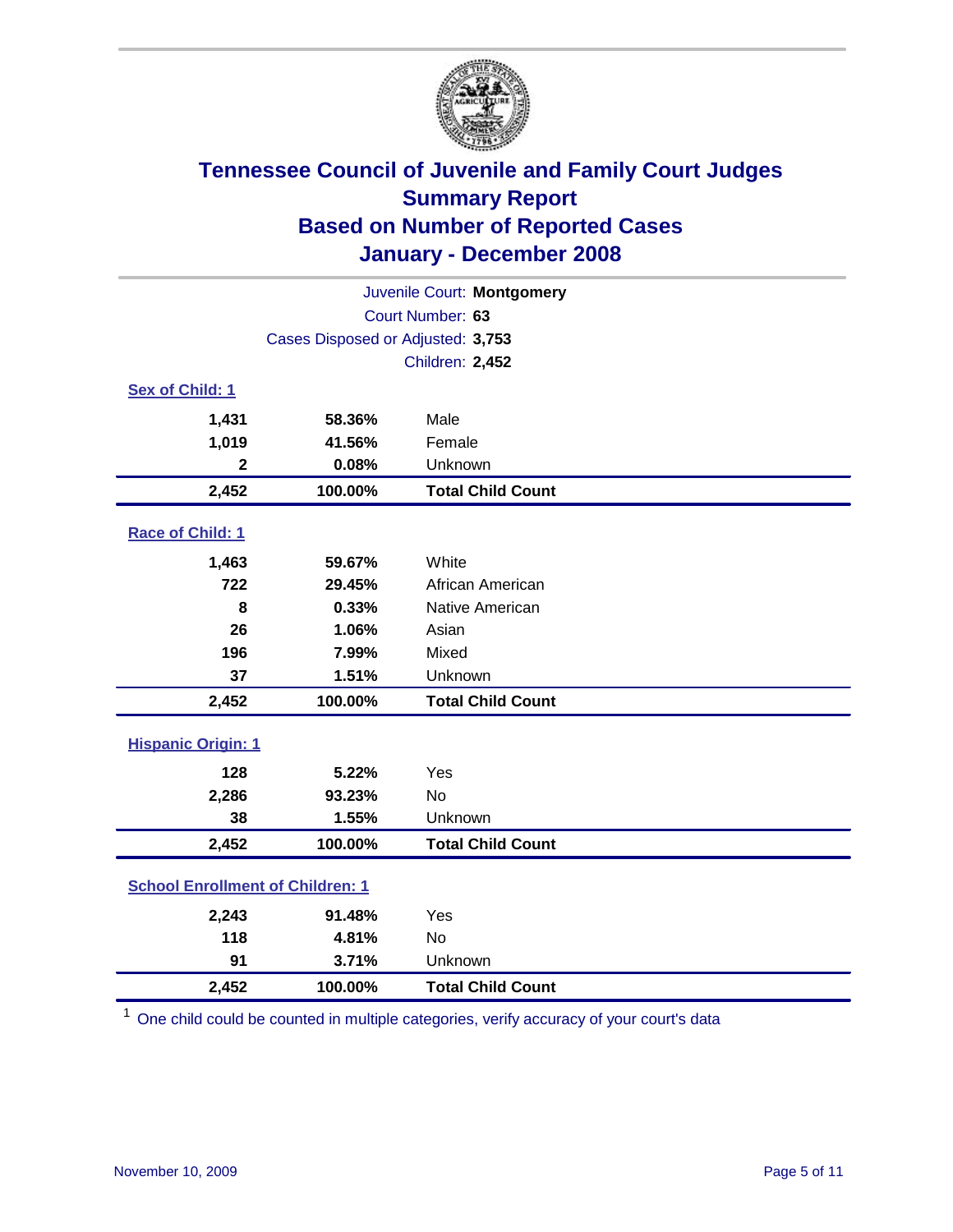

Court Number: **63** Juvenile Court: **Montgomery** Cases Disposed or Adjusted: **3,753** Children: **2,452**

### **Living Arrangement of Child at Time of Referral: 1**

| 2,452 | 100.00%  | <b>Total Child Count</b>     |
|-------|----------|------------------------------|
| 22    | $0.90\%$ | Other                        |
| 14    | 0.57%    | <b>Unknown</b>               |
| 1     | 0.04%    | Independent                  |
| 3     | 0.12%    | In an Institution            |
| 1     | 0.04%    | In a Residential Center      |
| 3     | 0.12%    | In a Group Home              |
| 39    | $1.59\%$ | With Foster Family           |
| 10    | 0.41%    | With Adoptive Parents        |
| 239   | 9.75%    | <b>With Relatives</b>        |
| 177   | 7.22%    | <b>With Father</b>           |
| 853   | 34.79%   | With Mother                  |
| 296   | 12.07%   | With Mother and Stepfather   |
| 81    | $3.30\%$ | With Father and Stepmother   |
| 713   | 29.08%   | With Both Biological Parents |

#### **Type of Detention: 2**

| 3,753 | 100.00%  | <b>Total Detention Count</b> |
|-------|----------|------------------------------|
| 0     | $0.00\%$ | Other                        |
| 3,453 | 92.01%   | Does Not Apply               |
| 1     | 0.03%    | <b>Unknown</b>               |
| 4     | 0.11%    | <b>Psychiatric Hospital</b>  |
| 0     | 0.00%    | Jail - No Separation         |
| 0     | $0.00\%$ | Jail - Partial Separation    |
| 0     | $0.00\%$ | Jail - Complete Separation   |
| 295   | 7.86%    | Juvenile Detention Facility  |
| 0     | $0.00\%$ | Non-Secure Placement         |
|       |          |                              |

<sup>1</sup> One child could be counted in multiple categories, verify accuracy of your court's data

<sup>2</sup> If different than number of Cases (3753) verify accuracy of your court's data.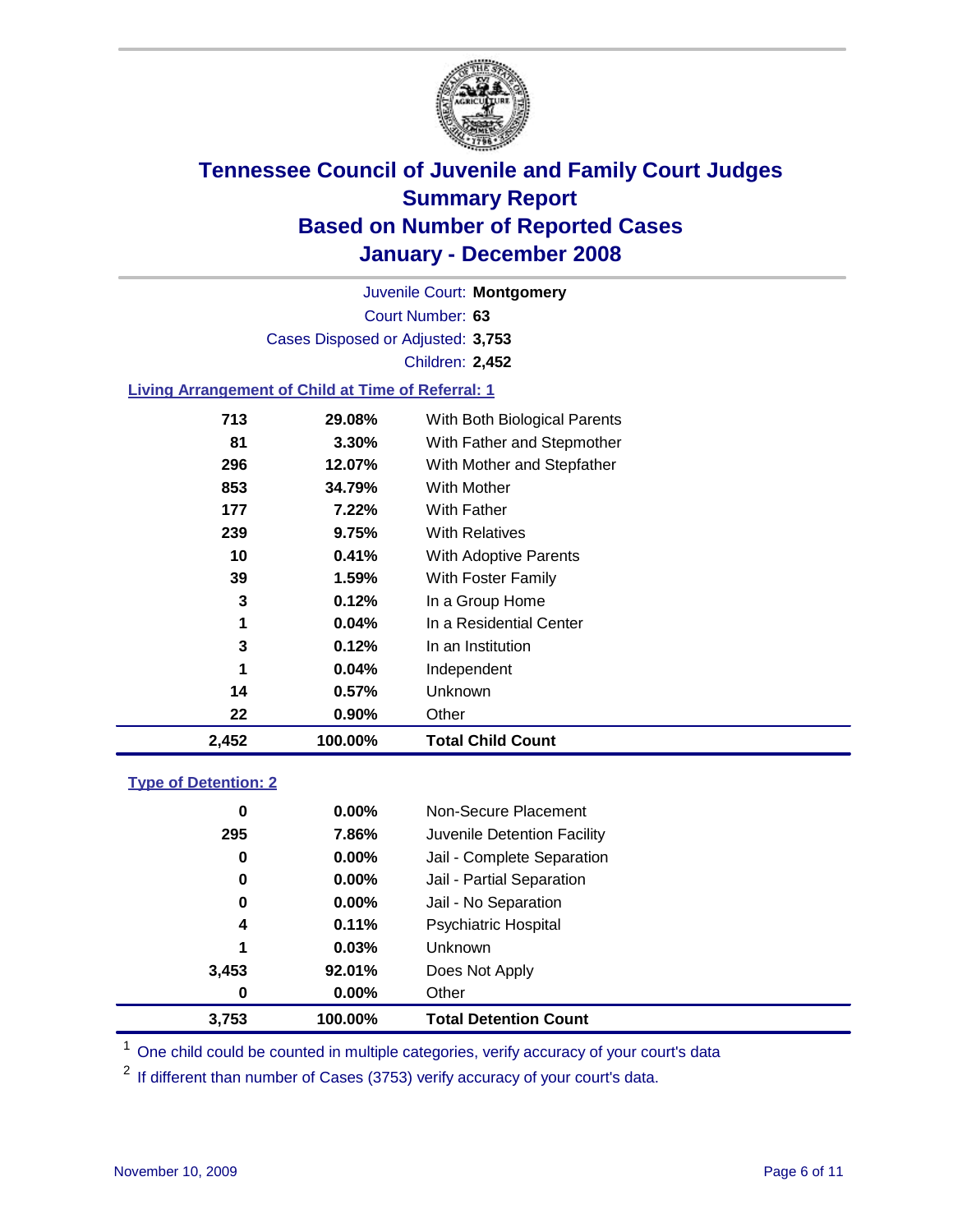

|                                                    | Juvenile Court: Montgomery        |                                      |  |  |  |  |
|----------------------------------------------------|-----------------------------------|--------------------------------------|--|--|--|--|
|                                                    | Court Number: 63                  |                                      |  |  |  |  |
|                                                    | Cases Disposed or Adjusted: 3,753 |                                      |  |  |  |  |
|                                                    | Children: 2,452                   |                                      |  |  |  |  |
| <b>Placement After Secure Detention Hearing: 1</b> |                                   |                                      |  |  |  |  |
| 169                                                | 4.50%                             | Returned to Prior Living Arrangement |  |  |  |  |
| 85                                                 | 2.26%                             | Juvenile Detention Facility          |  |  |  |  |
| 5                                                  | 0.13%                             | Jail                                 |  |  |  |  |
| $\mathbf{2}$                                       | 0.05%                             | Shelter / Group Home                 |  |  |  |  |
| $\overline{\mathbf{2}}$                            | 0.05%                             | <b>Foster Family Home</b>            |  |  |  |  |
| 28                                                 | 0.75%                             | Psychiatric Hospital                 |  |  |  |  |
| $\mathbf{2}$                                       | 0.05%                             | Unknown                              |  |  |  |  |
| 3,453                                              | 92.01%                            | Does Not Apply                       |  |  |  |  |
| 7                                                  | 0.19%                             | Other                                |  |  |  |  |
| 3,753                                              | 100.00%                           | <b>Total Placement Count</b>         |  |  |  |  |
| <b>Intake Actions: 2</b>                           |                                   |                                      |  |  |  |  |
|                                                    |                                   |                                      |  |  |  |  |
| 1,574                                              | 30.27%                            | <b>Petition Filed</b>                |  |  |  |  |
| 6                                                  | 0.12%                             | <b>Motion Filed</b>                  |  |  |  |  |
| 2,027                                              | 38.98%                            | <b>Citation Processed</b>            |  |  |  |  |
|                                                    | 0.02%                             | Notification of Paternity Processed  |  |  |  |  |
| 1,591                                              | 30.60%                            | Scheduling of Judicial Review        |  |  |  |  |
| 0                                                  | 0.00%                             | Scheduling of Administrative Review  |  |  |  |  |
| 0                                                  | 0.00%                             | Scheduling of Foster Care Review     |  |  |  |  |
| 0                                                  | 0.00%                             | Unknown                              |  |  |  |  |
| 0                                                  | 0.00%                             | Does Not Apply                       |  |  |  |  |
| 1                                                  | 0.02%                             | Other                                |  |  |  |  |
| 5,200                                              | 100.00%                           | <b>Total Intake Count</b>            |  |  |  |  |

<sup>1</sup> If different than number of Cases (3753) verify accuracy of your court's data.

<sup>2</sup> If different than number of Referral Reasons (5200), verify accuracy of your court's data.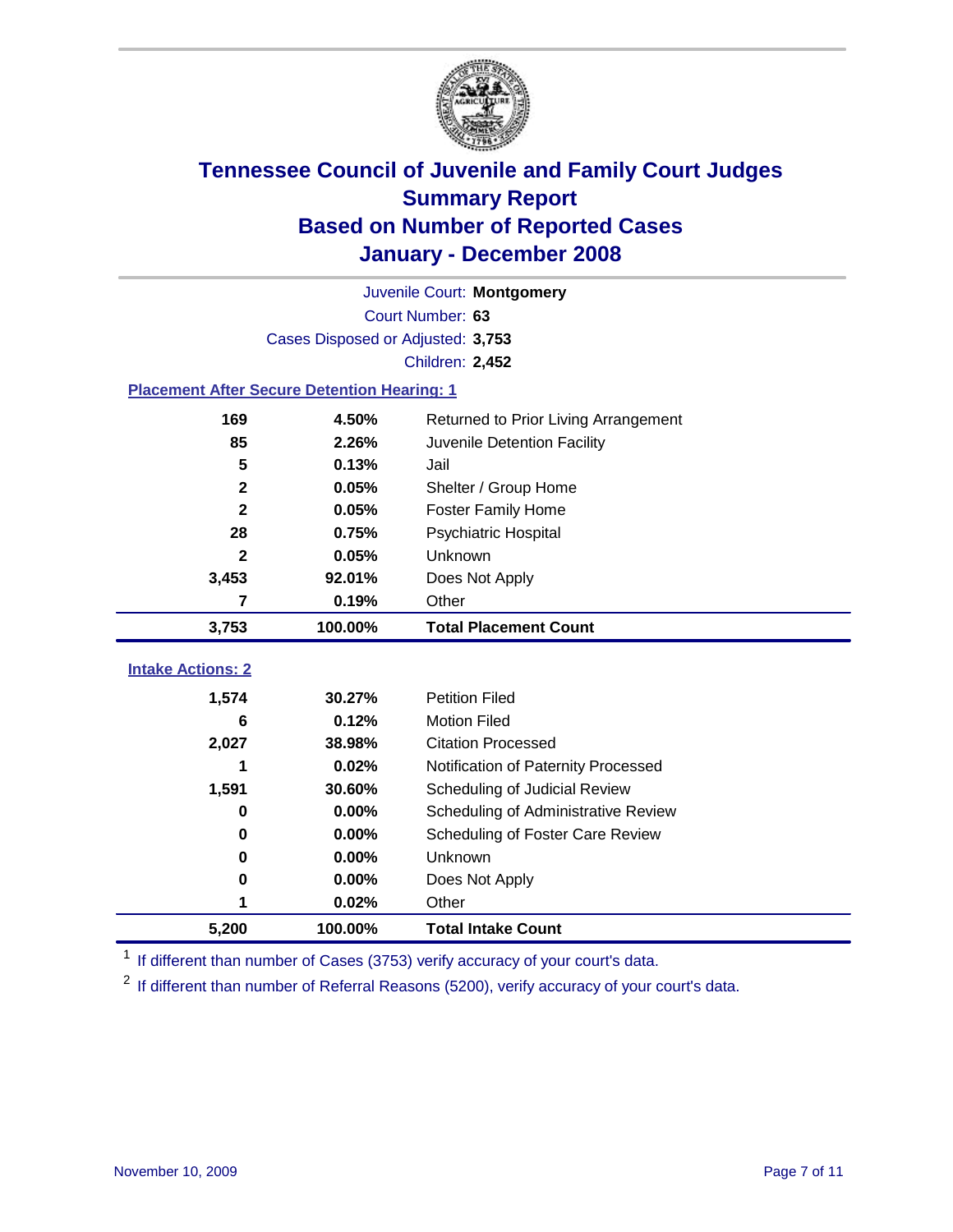

Court Number: **63** Juvenile Court: **Montgomery** Cases Disposed or Adjusted: **3,753** Children: **2,452**

#### **Last Grade Completed by Child: 1**

| 2,452          | 100.00% | <b>Total Child Count</b> |
|----------------|---------|--------------------------|
| 1              | 0.04%   | Other                    |
| 376            | 15.33%  | Unknown                  |
| $\bf{0}$       | 0.00%   | Never Attended School    |
| $\mathbf 0$    | 0.00%   | Graduated                |
| $\overline{7}$ | 0.29%   | <b>GED</b>               |
| $\bf{0}$       | 0.00%   | Non-Graded Special Ed    |
| 47             | 1.92%   | 12th Grade               |
| 337            | 13.74%  | 11th Grade               |
| 449            | 18.31%  | 10th Grade               |
| 359            | 14.64%  | 9th Grade                |
| 272            | 11.09%  | 8th Grade                |
| 181            | 7.38%   | 7th Grade                |
| 127            | 5.18%   | 6th Grade                |
| 85             | 3.47%   | 5th Grade                |
| 30             | 1.22%   | 4th Grade                |
| 27             | 1.10%   | 3rd Grade                |
| 24             | 0.98%   | 2nd Grade                |
| 27             | 1.10%   | 1st Grade                |
| 16             | 0.65%   | Kindergarten             |
| 16             | 0.65%   | Preschool                |
| 71             | 2.90%   | Too Young for School     |

### **Enrolled in Special Education: 1**

| 26    | 1.06%   | Unknown                  |  |
|-------|---------|--------------------------|--|
| 2,452 | 100.00% | <b>Total Child Count</b> |  |

<sup>1</sup> One child could be counted in multiple categories, verify accuracy of your court's data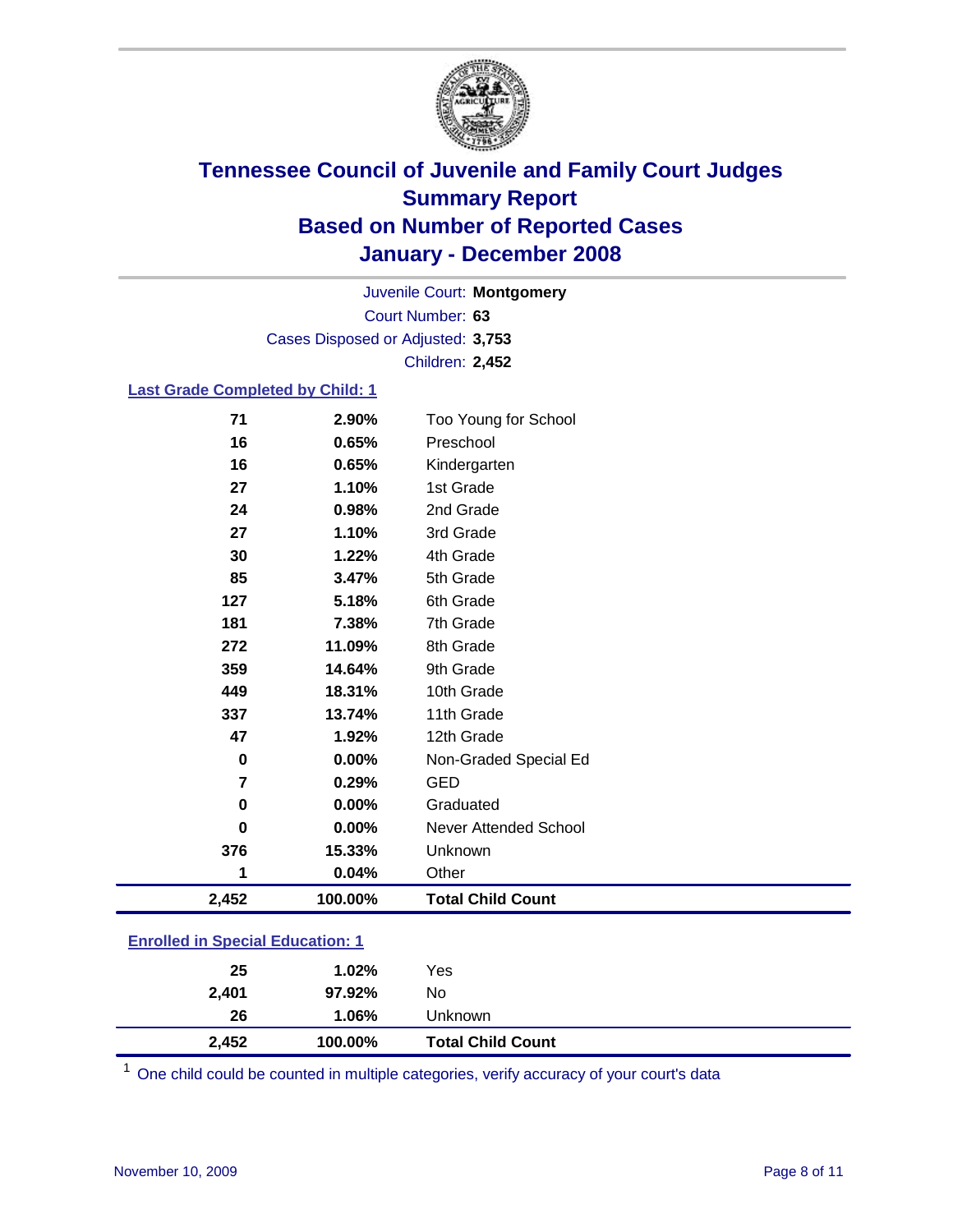

| Juvenile Court: Montgomery   |                                   |                           |  |  |  |
|------------------------------|-----------------------------------|---------------------------|--|--|--|
|                              | Court Number: 63                  |                           |  |  |  |
|                              | Cases Disposed or Adjusted: 3,753 |                           |  |  |  |
|                              | Children: 2,452                   |                           |  |  |  |
| <b>Action Executed By: 1</b> |                                   |                           |  |  |  |
| 3,696                        | 71.08%                            | Judge                     |  |  |  |
| 1,005                        | 19.33%                            | Referee                   |  |  |  |
| 499                          | 9.60%                             | <b>YSO</b>                |  |  |  |
| 0                            | $0.00\%$                          | Other                     |  |  |  |
| 0                            | $0.00\%$                          | Unknown                   |  |  |  |
| 5,200                        | 100.00%                           | <b>Total Action Count</b> |  |  |  |

### **Formal / Informal Actions: 1**

| 588   | 11.31%   | Dismissed                                        |
|-------|----------|--------------------------------------------------|
| 29    | 0.56%    | Retired / Nolle Prosequi                         |
| 425   | 8.17%    | <b>Complaint Substantiated Delinquent</b>        |
| 78    | 1.50%    | <b>Complaint Substantiated Status Offender</b>   |
| 12    | 0.23%    | <b>Complaint Substantiated Dependent/Neglect</b> |
| 0     | $0.00\%$ | <b>Complaint Substantiated Abused</b>            |
| 0     | $0.00\%$ | <b>Complaint Substantiated Mentally III</b>      |
| 698   | 13.42%   | Informal Adjustment                              |
| 326   | 6.27%    | <b>Pretrial Diversion</b>                        |
| 15    | 0.29%    | <b>Transfer to Adult Court Hearing</b>           |
| 0     | $0.00\%$ | Charges Cleared by Transfer to Adult Court       |
| 320   | 6.15%    | Special Proceeding                               |
| 666   | 12.81%   | <b>Review Concluded</b>                          |
| 1,731 | 33.29%   | Case Held Open                                   |
| 312   | 6.00%    | Other                                            |
| 0     | $0.00\%$ | <b>Unknown</b>                                   |
| 5,200 | 100.00%  | <b>Total Action Count</b>                        |

<sup>1</sup> If different than number of Referral Reasons (5200), verify accuracy of your court's data.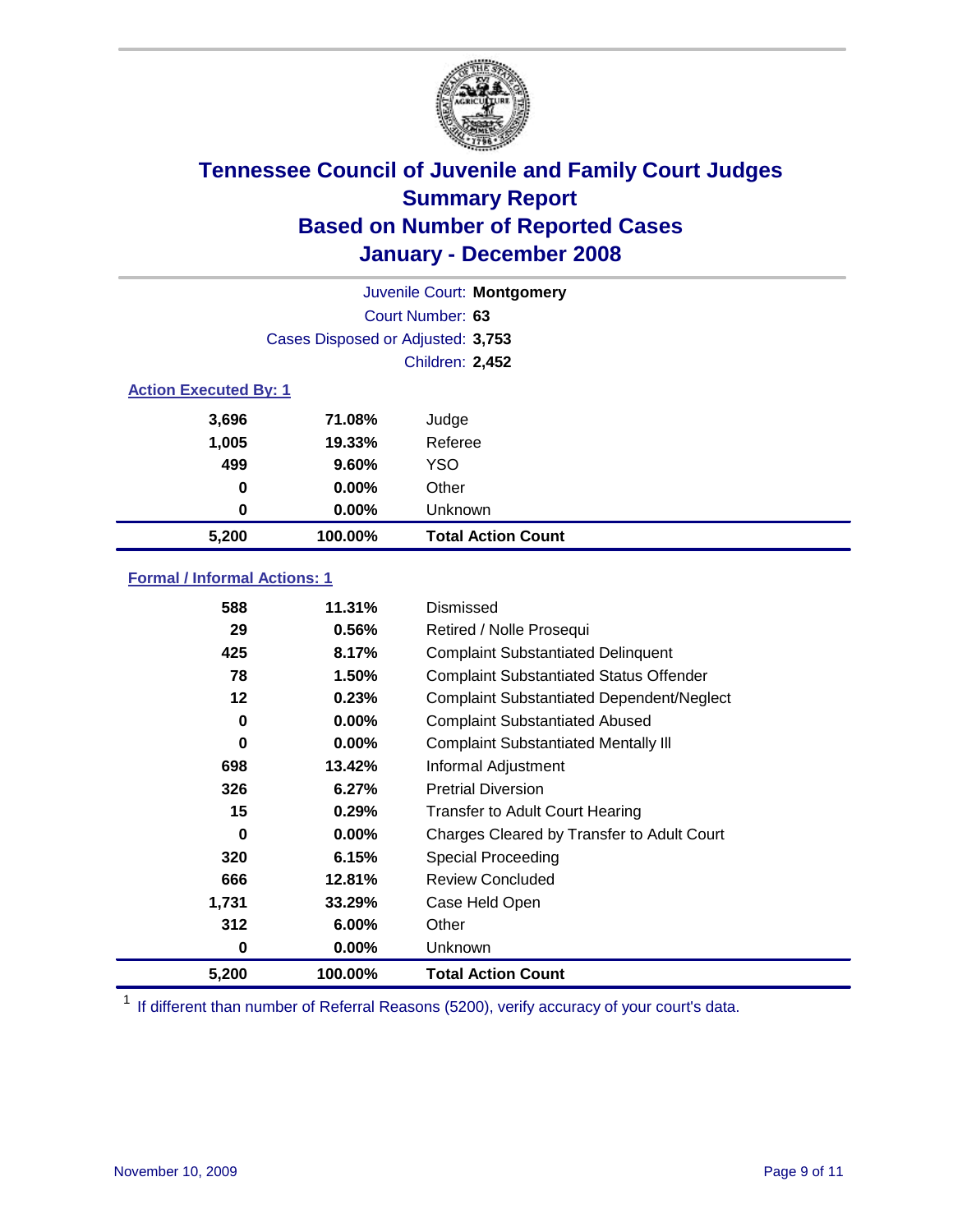

|                       |                                   | Juvenile Court: Montgomery                            |
|-----------------------|-----------------------------------|-------------------------------------------------------|
|                       |                                   | Court Number: 63                                      |
|                       | Cases Disposed or Adjusted: 3,753 |                                                       |
|                       |                                   | Children: 2,452                                       |
| <b>Case Outcomes:</b> |                                   | There can be multiple outcomes for one child or case. |
| 723                   | 9.18%                             | Case Dismissed                                        |
| 21                    | 0.27%                             | Case Retired or Nolle Prosequi                        |
| 1,051                 | 13.35%                            | Warned / Counseled                                    |
| 1,408                 | 17.88%                            | <b>Held Open For Review</b>                           |
| 179                   | 2.27%                             | Supervision / Probation to Juvenile Court             |
| 112                   | 1.42%                             | <b>Probation to Parents</b>                           |
| 110                   | 1.40%                             | Referral to Another Entity for Supervision / Service  |
| 69                    | 0.88%                             | Referred for Mental Health Counseling                 |
| 95                    | 1.21%                             | Referred for Alcohol and Drug Counseling              |
| 42                    | 0.53%                             | <b>Referred to Alternative School</b>                 |
| 0                     | 0.00%                             | Referred to Private Child Agency                      |
| 498                   | 6.32%                             | Referred to Defensive Driving School                  |
| 6                     | 0.08%                             | Referred to Alcohol Safety School                     |
| 381                   | 4.84%                             | Referred to Juvenile Court Education-Based Program    |
| 145                   | 1.84%                             | Driver's License Held Informally                      |
| 5                     | 0.06%                             | <b>Voluntary Placement with DMHMR</b>                 |
| 4                     | 0.05%                             | <b>Private Mental Health Placement</b>                |
| 0                     | 0.00%                             | <b>Private MR Placement</b>                           |
| 0                     | 0.00%                             | Placement with City/County Agency/Facility            |
| 16                    | 0.20%                             | Placement with Relative / Other Individual            |
| 182                   | 2.31%                             | Fine                                                  |
| 86                    | 1.09%                             | <b>Public Service</b>                                 |
| 58                    | 0.74%                             | Restitution                                           |
| 0                     | 0.00%                             | <b>Runaway Returned</b>                               |
| 176                   | 2.23%                             | No Contact Order                                      |
| 27                    | 0.34%                             | Injunction Other than No Contact Order                |
| 342                   | 4.34%                             | <b>House Arrest</b>                                   |
| 8                     | 0.10%                             | <b>Court Defined Curfew</b>                           |
| 0                     | 0.00%                             | Dismissed from Informal Adjustment                    |
| 0                     | 0.00%                             | <b>Dismissed from Pretrial Diversion</b>              |
| 26                    | 0.33%                             | Released from Probation                               |
| 10                    | 0.13%                             | <b>Transferred to Adult Court</b>                     |
| 1                     | 0.01%                             | <b>DMHMR Involuntary Commitment</b>                   |